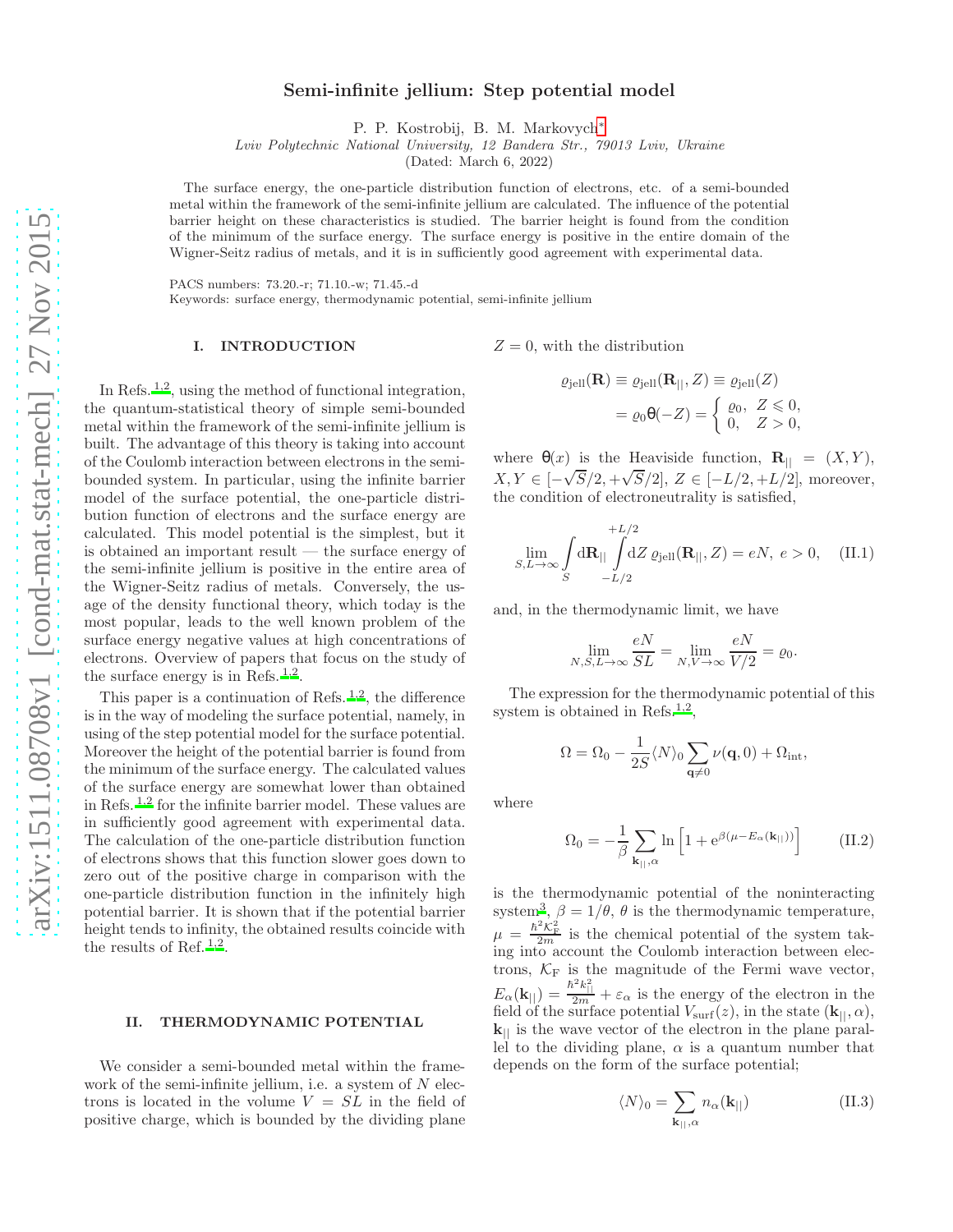is the average of the number operator of electrons (averaging is performed without taking into account the Coulomb interaction between electrons<sup>[1](#page-10-1)[,2](#page-10-2)</sup>),

$$
n_\alpha(\mathbf{k}_{||})=\frac{1}{\mathrm{e}^{\beta(E_\alpha(\mathbf{k}_{||})-\mu)}+1}
$$

is the Fermi-Dirac distribution,  $\nu(\mathbf{q},z) = \frac{2\pi e^2}{q} e^{-q|z|}$ is the two-dimensional Fourier transform of the Coulomb interaction,  $\mathbf{q} = (q_x, q_y), \quad q_{x,y} = \frac{2\pi}{\sqrt{3}}$  $\frac{\pi}{S}m_{x,y}$  $m_{x,y} = 0, \pm 1, \pm 2, \ldots, z$  is the electron coordinate normal to the dividing plane;

$$
\Omega_{int} = -\frac{1}{2SL^2} \sum_{\mathbf{q} \neq 0, \nu} \int_{-\frac{L}{2}}^{\frac{L}{2}} dz_1 \int dz_2 D(\mathbf{q}, \nu, z_1, z_2) \times \int_{0}^{1} g(\mathbf{q}, \nu, z_1, z_2, \lambda) d\lambda,
$$

where  $D(\mathbf{q}, \nu, z_1, z_2)$  is the effective two-particle correlator taking into account the Coulomb interaction between electrons<sup>[1](#page-10-1)[,2](#page-10-2)</sup>,  $\nu$  is Bose frequency,  $g(\mathbf{q}, \nu, z_1, z_2, \lambda)$  is the effective interelectron interaction potential in  $(q, z)$  representation, which depends on the parameter  $\lambda$  and is a solution of the integral equation<sup>[1](#page-10-1)[,2](#page-10-2)</sup>

$$
g(\mathbf{q}, \nu, z_1, z_2, \lambda) = \nu(\mathbf{q}, z_1 - z_2)
$$
  
+ $\frac{L}{2}$  + $\frac{L}{2}$   
+ $\frac{\beta}{SL^2} \lambda \int dz \int dz' \nu(\mathbf{q}|z_1 - z')D(\mathbf{q}, \nu, z', z)$   
- $\frac{L}{2}$  - $\frac{L}{2}$   
×  $g(\mathbf{q}, \nu, z, z_2, \lambda).$  (II.4)

In Refs.<sup>[1](#page-10-1)[,2](#page-10-2)</sup>, it is shown that in the random phase approximation and neglecting the dependence of the effective interelectron interaction on Bose frequency  $\nu$  the thermodynamic potential has the form

$$
\Omega = \Omega_0 + \frac{1}{2S} \sum_{\mathbf{q} \neq 0} \sum_{\mathbf{k}_{||},\alpha} n_{\alpha}(\mathbf{k}_{||}) \int_{-\frac{L}{2}}^{\frac{L}{2}} dz |\varphi_{\alpha}(z)|^2
$$
  
\n
$$
\times \int_0^1 d\lambda \left( g(\mathbf{q}, z, z, \lambda) - \nu(\mathbf{q}, 0) \right)
$$
  
\n
$$
- \frac{1}{2S} \sum_{\mathbf{q} \neq 0} \sum_{\mathbf{k}_{||},\alpha_1,\alpha_2} n_{\alpha_1}(\mathbf{k}_{||}) n_{\alpha_2}(\mathbf{k}_{||} - \mathbf{q})
$$
  
\n
$$
\times \int_0^{\frac{L}{2}} dz_1 \int_0^{\frac{L}{2}} dz_2 \varphi_{\alpha_1}^*(z_1) \varphi_{\alpha_2}(z_1) \varphi_{\alpha_2}^*(z_2) \varphi_{\alpha_1}(z_2)
$$
  
\n
$$
- \frac{L}{2} - \frac{L}{2}
$$
  
\n
$$
\times \int_0^1 d\lambda g(\mathbf{q}, z_1, z_2, \lambda), \qquad (II.5)
$$

where the functions  $\varphi_{\alpha}(z)$  satisfy the one-dimensional stationary Schrödinger equation with the surface potential  $V_{\text{surf}}(z)^{1,2}$  $V_{\text{surf}}(z)^{1,2}$  $V_{\text{surf}}(z)^{1,2}$  $V_{\text{surf}}(z)^{1,2}$ 

<span id="page-1-0"></span>
$$
\left[ -\frac{\hbar^2}{2m} \frac{\mathrm{d}^2}{\mathrm{d}z^2} + V_{\text{surf}}(z) \right] \varphi_\alpha(z) = \varepsilon_\alpha \varphi_\alpha(z). \tag{II.6}
$$

# III. STEP POTENTIAL MODEL

In this work, the surface potential is modeled by the step potential of the height  $W = \frac{\hbar^2 s^2}{2m} = \tilde{s}^2 \mu$ , where  $\tilde{s}$  is the barrier height parameter, which determines the barrier height, i.e.

$$
\widetilde{s} = s/\mathcal{K}_{\mathrm{F}} = \sqrt{W/\mu},\tag{III.1}
$$

which is placed at the point  $z = d$ , i.e.

<span id="page-1-1"></span>
$$
V_{\text{surf}}(z) = \begin{cases} W, & z > d, \\ 0, & z < d, \end{cases} \tag{III.2}
$$

and allows analytical solution of the one-dimensional sta-tionary Schrödinger equation [\(II.6\)](#page-1-0). Such solution, that satisfies the boundary conditions,

$$
\varphi_{\alpha}(-L/2) = 0, \quad \varphi_{\alpha}(+\infty) = 0,
$$

the conditions of continuity and smoothness,

$$
\begin{cases} \left. \varphi_{\alpha}(z < d) \right|_{z=d} = \varphi_{\alpha}(z > d) \right|_{z=d}, \\ \left. \left. \varphi_{\alpha}'(z < d) \right|_{z=d} = \left. \varphi_{\alpha}'(z > d) \right|_{z=d} \end{cases}
$$

<span id="page-1-4"></span>is

<span id="page-1-3"></span>
$$
\varepsilon_{\alpha} = \frac{\hbar^2 \alpha^2}{2m},
$$
  

$$
\varphi_{\alpha}(z) = C(\alpha) \begin{cases} \sin(\alpha(d-z) + \gamma(\alpha)), & z \leq d, \quad (\text{III.3})\\ \frac{\alpha}{s} e^{-\varkappa(\alpha)(z-d)}, & z > d, \end{cases}
$$

where

$$
\gamma(\alpha) = \arcsin \frac{\alpha}{s},
$$
  

$$
\varkappa(\alpha) = \left(\frac{d\gamma(\alpha)}{d\alpha}\right)^{-1} = \sqrt{s^2 - \alpha^2}, \quad \alpha \leqslant s,
$$

and quantum numbers  $\alpha$  satisfy the algebraic transcendental equation,

$$
\alpha \left( \frac{L}{2} + d \right) + \gamma(\alpha) = \pi n, \ n = 1, 2, 3, \dots \tag{III.4}
$$

<span id="page-1-2"></span>From the normalization condition for the wave functions,

$$
\int_{-\frac{L}{2}}^{+\infty} |\varphi_{\alpha}(z)|^2 dz = 1,
$$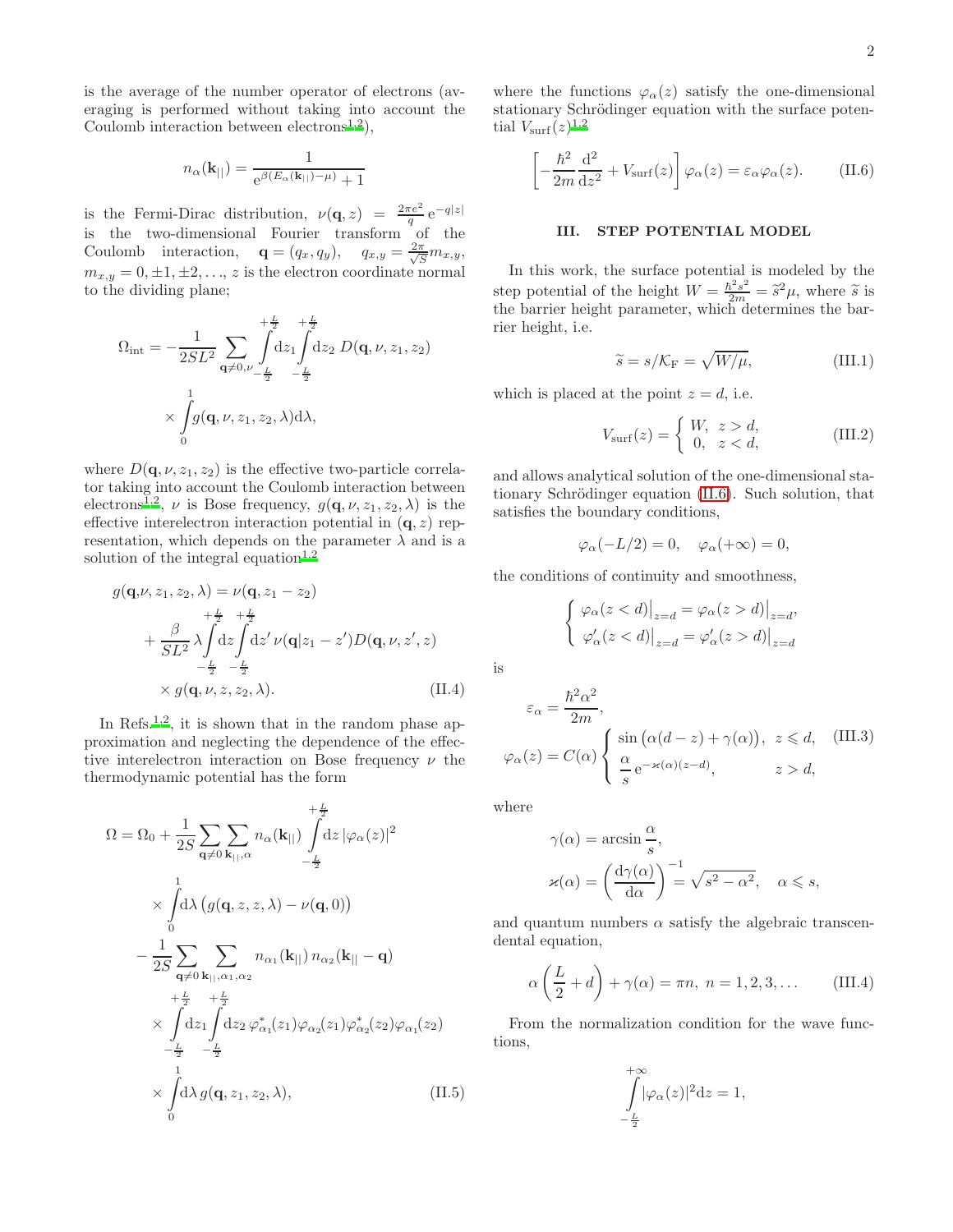it follows that

$$
C(\alpha) = \frac{2}{\sqrt{L+2\left(d+\frac{1}{\varkappa(\alpha)}\right)}} = \frac{2}{\sqrt{L+2\left(d+\frac{d\gamma(\alpha)}{d\alpha}\right)}}.
$$

Note that the electron states  $\varepsilon_{\alpha} > W$  are not written out, because only the states  $\varepsilon_{\alpha} \leq \mu$  are really interesting for us, and for physically interesting problems the chemical potential of electrons is less than the barrier height,  $\mu \leqslant W.$ 

The step potential  $(III.2)$  has the parameter d, which determines the position of the potential barrier, and is determined by the condition of electroneutrality [\(II.1\)](#page-0-0). It is necessary to calculate the one-particle distribution function of electrons.

#### IV. ONE-PARTICLE DISTRIBUTION FUNCTION OF ELECTRONS

Let us calculate the one-particle distribution function of electrons[4](#page-10-4) for the step potential model [\(III.2\)](#page-1-1) in the case of low temperatures

$$
F_1^0(z) = \frac{V}{\langle N \rangle_0} \frac{1}{S} \sum_{\mathbf{k}_{||},\alpha} |\varphi_\alpha(z)|^2 n_\alpha(\mathbf{k}_{||})
$$
  
= 
$$
\frac{V}{\langle N \rangle_0} \frac{1}{S} \sum_{\mathbf{k}_{||},\alpha} |\varphi_\alpha(z)|^2 \theta \left(\mathcal{K}_{\mathrm{F}}^2 - k_{||}^2 - \alpha^2\right).
$$

Transition from the sums to the integrals according to  $rules^{1,2},$  $rules^{1,2},$  $rules^{1,2},$  $rules^{1,2},$ 

$$
\sum_{\mathbf{k}_{||}} f(k_{||}) = \frac{2S}{(2\pi)^2} \int_{-\infty}^{+\infty} d\mathbf{k}_{||} f(k_{||}) = \frac{S}{\pi} \int_{0}^{\infty} d k_{||} k_{||} f(k_{||}),
$$
  

$$
\sum_{\alpha} f(\alpha) = \int_{0}^{\infty} d\alpha \left[ \frac{L}{2\pi} \left( 1 + \frac{2}{L} \left( d + \frac{d\gamma(\alpha)}{d\alpha} \right) \right) - \frac{1}{2} \delta(\alpha) \right] f(\alpha) =
$$
  

$$
= \int_{0}^{\infty} d\alpha \left( \frac{2}{\pi |C(\alpha)|^2} - \frac{1}{2} \delta(\alpha) \right) f(\alpha), \quad (\text{IV.1})
$$

and integration with respect to the variable  $k_{\parallel}$  lead to

$$
F_1^0(z) = \frac{3}{\mathcal{K}_{\rm F}^3} \int_0^{\mathcal{K}_{\rm F}} d\alpha \left(\mathcal{K}_{\rm F}^2 - \alpha^2\right)
$$
  
\$\times \begin{cases} \sin^2\left(\alpha(d-z) + \gamma(\alpha)\right), & z \leq d, \\ \frac{\alpha^2}{s^2} e^{-2\varkappa(\alpha)(z-d)}, & z > d. \end{cases}\$ (IV.2)

Integration with respect to the variable  $\alpha$  must be performed numerically.

If in Eq. [\(IV.2\)](#page-2-0) the barrier height tends to infinity, this equation takes the well-known form<sup>[1](#page-10-1)[,2](#page-10-2)</sup>

$$
F_1^0(z) = \left[1 + \frac{3\cos\left(2\mathcal{K}_F(d-z)\right)}{\left(2\mathcal{K}_F(d-z)\right)^2} - \frac{3\sin\left(2\mathcal{K}_F(d-z)\right)}{\left(2\mathcal{K}_F(d-z)\right)^3}\right] \times \theta(d-z),\tag{IV.3}
$$

which is the one-particle distribution function of electrons in the case of infinite potential barrier model.

In Fig. [1,](#page-3-0) the one-particle distribution function of electrons [\(IV.2\)](#page-2-0) as a function of the electron coordinate normal is presented for the following values of Wigner-Seitz radius:  $r_s = 2 a_B$  and  $r_s = 6 a_B$ , and different values of the barrier height parameter. The solid line represents the one-particle distribution function of electrons, which depends on the chemical potential of interacting electrons. The dashed line represents the one-particle distribution function of electrons without the Coulomb interaction. The positive charge is located in the domain  $z \leq 0$ . It can be concluded: (1) taking into account the Coulomb interaction leads to an increase of the period of damping oscillations of the one-particle distribution function around its value in the bulk of the metal, which equals to unity; and (2) increasing of the barrier height leads to more rapid damping of the one-particle distribution function near the dividing plane.

The parameter d is determined by the condition of electroneutrality [\(II.1\)](#page-0-0), which for the one-particle function has the form

$$
\lim_{L \to \infty} \int_{-\frac{L}{2}}^{+\frac{L}{2}} (F_1^0(z) - \theta(-z)) \mathrm{d}z = 0.
$$

From this condition it follows that

$$
d = \frac{3\pi}{8\mathcal{K}_{\rm F}} - \frac{3}{2\mathcal{K}_{\rm F}^3} \int\limits_{0}^{\mathcal{K}_{\rm F}} d\alpha \, (\mathcal{K}_{\rm F}^2 - \alpha^2) \frac{d\gamma(\alpha)}{d\alpha}.
$$

Integrating this equation by parts, we get

<span id="page-2-4"></span>
$$
d = \frac{3\pi}{8\mathcal{K}_{\rm F}} - \frac{3}{\mathcal{K}_{\rm F}^3} \int\limits_{0}^{\mathcal{K}_{\rm F}} d\alpha \,\alpha \,\gamma(\alpha). \tag{IV.4}
$$

<span id="page-2-2"></span>Taking into account that  $\gamma(\alpha) = \arcsin \frac{\alpha}{s}$ , we get

<span id="page-2-1"></span>
$$
d = \frac{3\pi}{8\mathcal{K}_{\rm F}} - \frac{3}{4\mathcal{K}_{\rm F}} \left( \sqrt{\tilde{s}^2 - 1} + (2 - \tilde{s}^2) \arcsin \frac{1}{\tilde{s}} \right). \tag{IV.5}
$$

Note that, if in Eq. [\(IV.5\)](#page-2-1) we put the magnitude of the Fermi wave vector  $\mathcal{K}_{\mathrm{F}}^0$  of noninteracting electrons,

<span id="page-2-3"></span>
$$
\mathcal{K}_{\rm F}^0 = \left(\frac{9\pi}{4}\right)^{1/3} \frac{1}{r_{\rm s}},\tag{IV.6}
$$

<span id="page-2-0"></span>instead the magnitude of the Fermi wave vector  $\mathcal{K}_{\mathrm{F}}$  of interacting electrons, we get the well-known equation for noninteracting electrons<sup>[5](#page-10-5)-7</sup>.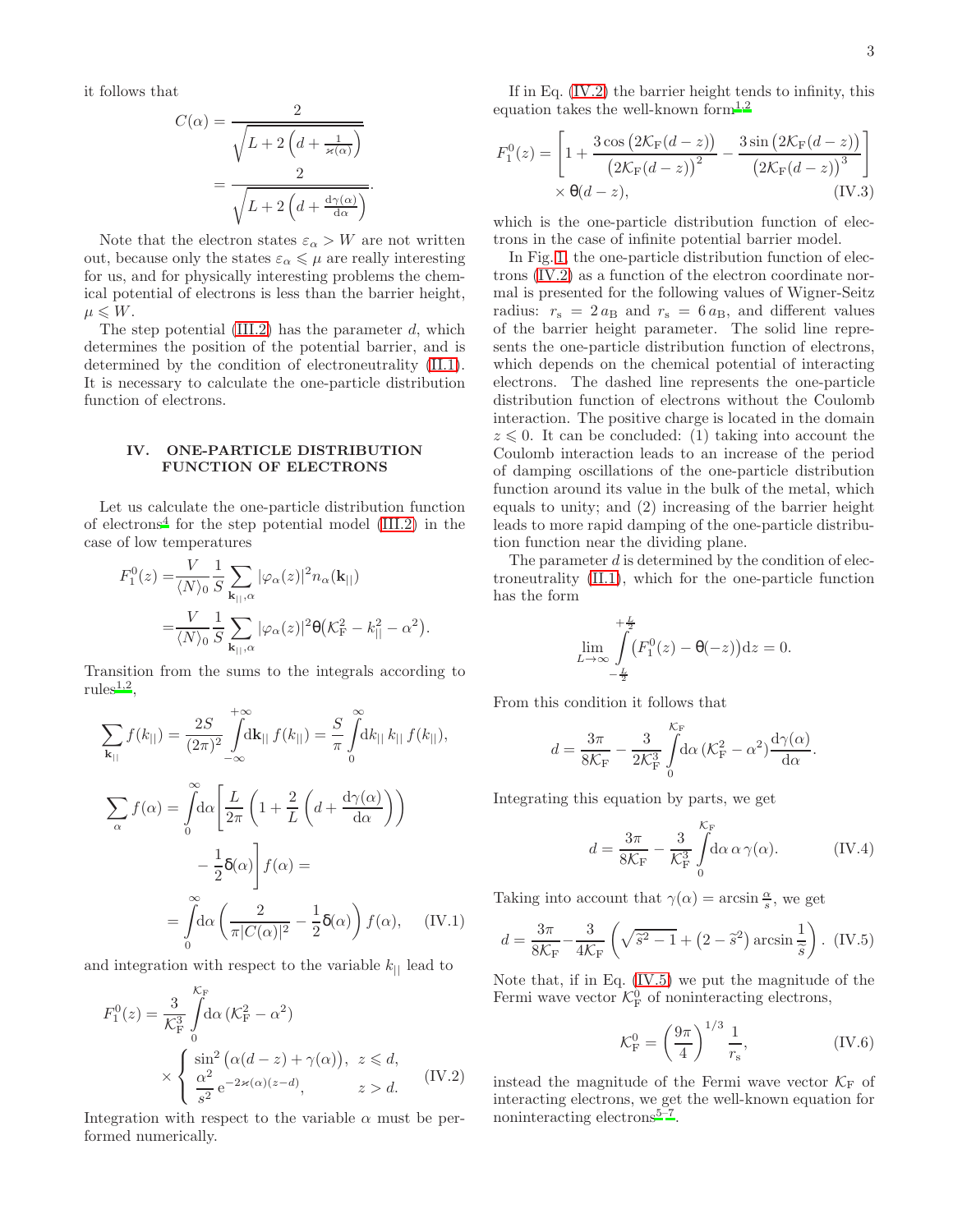

<span id="page-3-0"></span>FIG. 1. The one-particle distribution function of electrons as a function of the electron coordinate normal to the dividing plane at  $r_s = 2 a_B$  (left) and  $r_s = 6 a_B$  (right) for different values of the barrier height parameter (the solid line is for interacting electrons whereas the dashed line is for noninteracting electrons).



<span id="page-3-1"></span>FIG. 2. The parameter  $d$  as a function of the Wigner-Seitz radius at different values of the barrier height parameter (left) and as a function of the barrier height parameter s at different values of the Wigner-Seitz radius (right) (the solid line is for interacting electrons whereas the dashed line is for noninteracting electrons).

In Fig. [2](#page-3-1) (left), the parameter  $d$  [\(IV.5\)](#page-2-1) as a function of the Wigner-Seitz radius  $r_s$  is given for different values of the barrier height parameter of the step potential. Solid line represents the parameter d for interacting system, dashed line — for noninteracting system. This parameter is the distance from the surface potential to the dividing plane. We see that taking into account the Coulomb interaction between electrons leads to an increase of this distance and its nonlinear dependence on  $r<sub>s</sub>$ , whereas the parameter d for the noninteracting system is a linear function of  $r_s$ . In the case of noninteracting electrons, this distance increases linearly with increasing of Wigner-Seitz radius, because the average distance

between the electrons increases, and electrons can travel farther into the region  $z \geq 0$ . The Coulomb repulsion between the electrons leads to an additional increase in the average distance between the electrons. Therefore, electrons can travel even farther into the region  $z \geq 0$ , this distance as a function of Wigner-Seitz radius increases faster than linearly.

In Fig. [2](#page-3-1) (right), the parameter  $d$  [\(IV.5\)](#page-2-1) as a function of the barrier height parameter s is given for different values of the Wigner-Seitz radius  $r_s$ . For the barrier height  $W$ , which is equal to the chemical potential  $\mu$ , the distance from the dividing plane  $(z = 0)$  to the potential barrier  $(z = d)$  is zero. Increase of the barrier height leads to an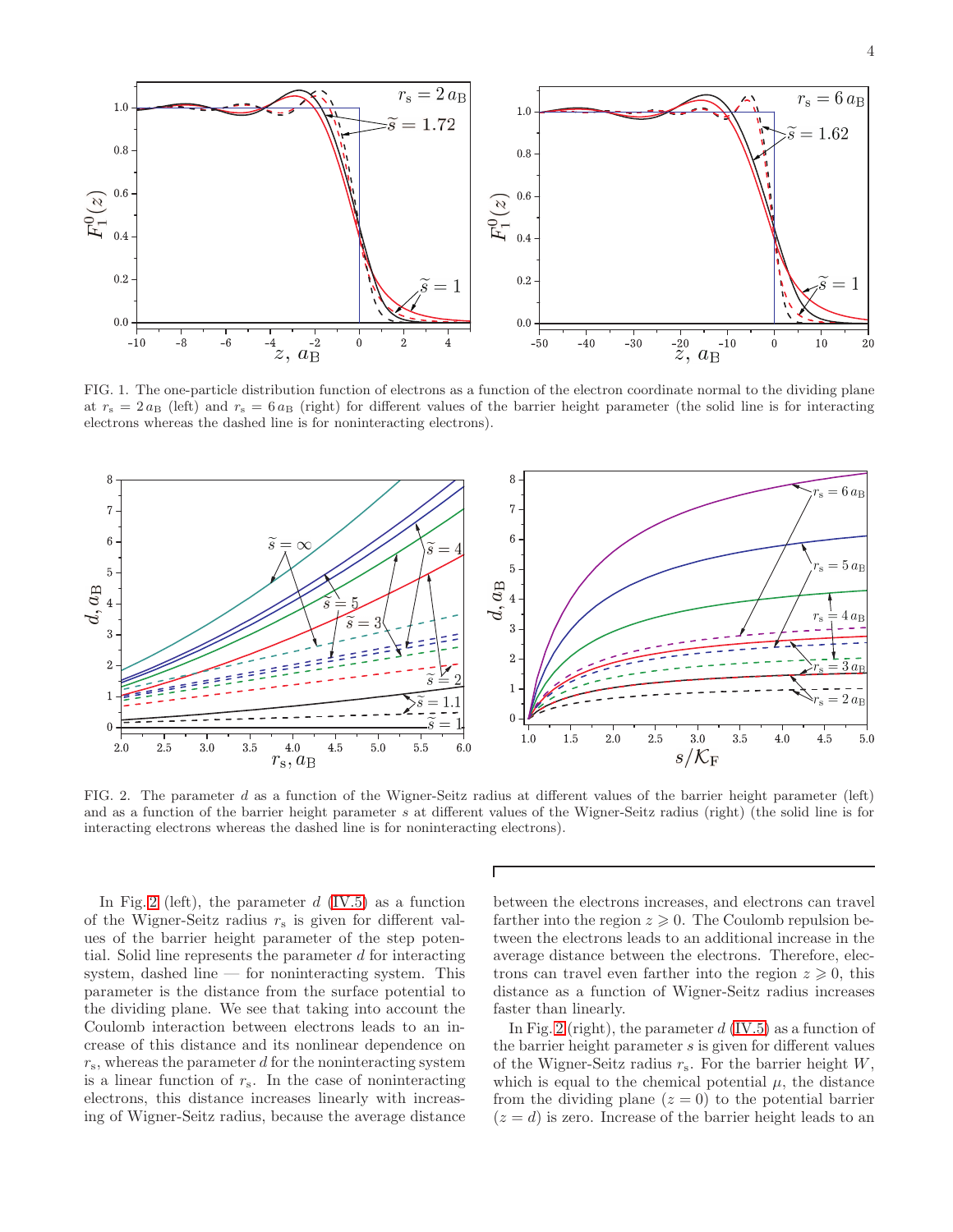<span id="page-4-0"></span> $\cdot$  T

increase of the distance d, and

$$
\lim_{s \to \infty} d = \frac{3\pi}{8\mathcal{K}_{\mathrm{F}}},
$$

that is the distance from the dividing plane to the infinite barrier model Refs. [1](#page-10-1)[,2](#page-10-2) .

## V. INTERNAL ENERGY

The internal energy of the system can be obtained from the thermodynamic potential  $\Omega$  and the Gibbs-Helmholtz equation generalized for the case of variable number of particles,

$$
U = \Omega - \theta \frac{\partial \Omega}{\partial \theta} - \mu \frac{\partial \Omega}{\partial \mu}.
$$

In the case of low temperatures ( $\theta \rightarrow 0$ ), the second term of the right-hand side of this equation vanishes and we get

<span id="page-4-1"></span>
$$
U = \Omega + \mu \langle N \rangle, \tag{V.1}
$$

where we have used the relation

$$
\langle N \rangle = -\frac{\partial \Omega}{\partial \mu} \tag{V.2}
$$

is the average number operator of electrons (the averaging, in contrast to [\(II.3\)](#page-0-1), is performed with consideration of the Coulomb interaction between the electrons<sup>[1](#page-10-1)[,2](#page-10-2)</sup>).

In Refs.<sup>[1](#page-10-1)[,2](#page-10-2)</sup>, it is shown that

$$
\langle N \rangle = \sum_{\mathbf{k}_{||},\alpha} n_{\alpha}(\mathbf{k}_{||}) - \frac{1}{2S} \sum_{\mathbf{q} \neq 0} \sum_{\mathbf{k}_{||},\alpha} \frac{\partial n_{\alpha}(\mathbf{k}_{||})}{\partial \mu} \int_{-\frac{L}{2}}^{\frac{L}{2}} dz |\varphi_{\alpha}(z)|^2
$$
  
 
$$
\times (g(\mathbf{q}, z, z) - \nu(\mathbf{q}, 0))
$$
  
+ 
$$
\frac{1}{2S} \sum_{\mathbf{q} \neq 0} \sum_{\mathbf{k}_{||},\alpha_1,\alpha_2} \frac{\partial (n_{\alpha_1}(\mathbf{k}_{||}) n_{\alpha_2}(\mathbf{k}_{||} - \mathbf{q}))}{\partial \mu}
$$
  
+ 
$$
\frac{L}{2} + \frac{L}{2}
$$
  

$$
\times \int d z_1 \int d z_2 \varphi_{\alpha_1}^*(z_1) \varphi_{\alpha_2}(z_1) \varphi_{\alpha_2}^*(z_2) \varphi_{\alpha_1}(z_2)
$$
  
- 
$$
\frac{L}{2} - \frac{L}{2}
$$
  

$$
\times g(\mathbf{q}, z_1, z_2), \qquad (V.3)
$$

where  $g(\mathbf{q}, z_1, z_2) \equiv g(\mathbf{q}, z_1, z_2, 1)$  is the effective interelectron interaction in  $(q, z)$  representation.

Substituting Eqs.  $(II.5)$  and  $(V.3)$  in Eq.  $(V.1)$ , the internal energy U can be represented as

<span id="page-4-2"></span>
$$
U = U_0 + \Delta U_1 + \Delta U_2, \tag{V.4}
$$

where

$$
U_0 = \Omega_0 + \mu \sum_{\mathbf{k}_{||},\alpha} n_{\alpha}(\mathbf{k}_{||})
$$

is the internal energy of the noninteracting system (the calculation of  $U_0$  is done in Appendix [A\)](#page-7-0) though it indirectly takes into account the Coulomb interaction between electrons via the chemical potential  $\mu$  of interacting electrons.

$$
\Delta U_1 = \frac{1}{2S} \sum_{\mathbf{q} \neq 0} \sum_{\mathbf{k}_{||}, \alpha} \int_{-\frac{L}{2}}^{\frac{L}{2}} \alpha |\varphi_\alpha(z)|^2 \left[ n_\alpha(\mathbf{k}_{||}) \int_0^1 \alpha \lambda \left( g(\mathbf{q}, z, z, \lambda) - \nu(\mathbf{q}, 0) \right) - \mu \frac{\partial n_\alpha(\mathbf{k}_{||})}{\partial \mu} \left( g(\mathbf{q}, z, z) - \nu(\mathbf{q}, 0) \right) \right], \quad (V.5)
$$

$$
\Delta U_2 = \frac{1}{2S} \sum_{\mathbf{q} \neq 0} \sum_{\mathbf{k}_{||}, \alpha_1, \alpha_2} \int_{-\frac{L}{2}}^{\frac{L}{2}} dz_1 \int dz_2 \varphi_{\alpha_1}^*(z_1) \varphi_{\alpha_2}(z_1) \varphi_{\alpha_2}^*(z_2) \varphi_{\alpha_1}(z_2)
$$
  
 
$$
\times \left[ \mu \frac{\partial (n_{\alpha_1}(\mathbf{k}_{||}) n_{\alpha_2}(\mathbf{k}_{||} - \mathbf{q}))}{\partial \mu} g(\mathbf{q}, z_1, z_2) - n_{\alpha_1}(\mathbf{k}_{||}) n_{\alpha_2}(\mathbf{k}_{||} - \mathbf{q}) \int_0^1 dz_1 \varphi_{\alpha_1}(z_1) \varphi_{\alpha_2}(z_1) \varphi_{\alpha_2}(z_2) \varphi_{\alpha_1}(z_2) \right]. \tag{V.6}
$$

The calculation of the sums of the Fermi-Dirac distribution over the wave vector in a plane parallel to the dividing plane  $k_{\parallel}$  at low temperature is done in Refs.<sup>[1](#page-10-1)[,2](#page-10-2)</sup>. Let us give here the results of these calculations. Thus,

$$
\sum_{\mathbf{k}_{||}} n_{\alpha}(\mathbf{k}_{||}) = \frac{S}{2\pi} (\mathcal{K}_{\mathrm{F}}^2 - \alpha^2) \Theta(\mathcal{K}_{\mathrm{F}} - \alpha), \qquad \qquad \sum_{\mathbf{k}_{||}} \frac{\partial n_{\alpha}(\mathbf{k}_{||})}{\partial \mu} = \frac{S}{2\pi} \frac{2m}{\hbar^2} \Theta(\mathcal{K}_{\mathrm{F}} - \alpha),
$$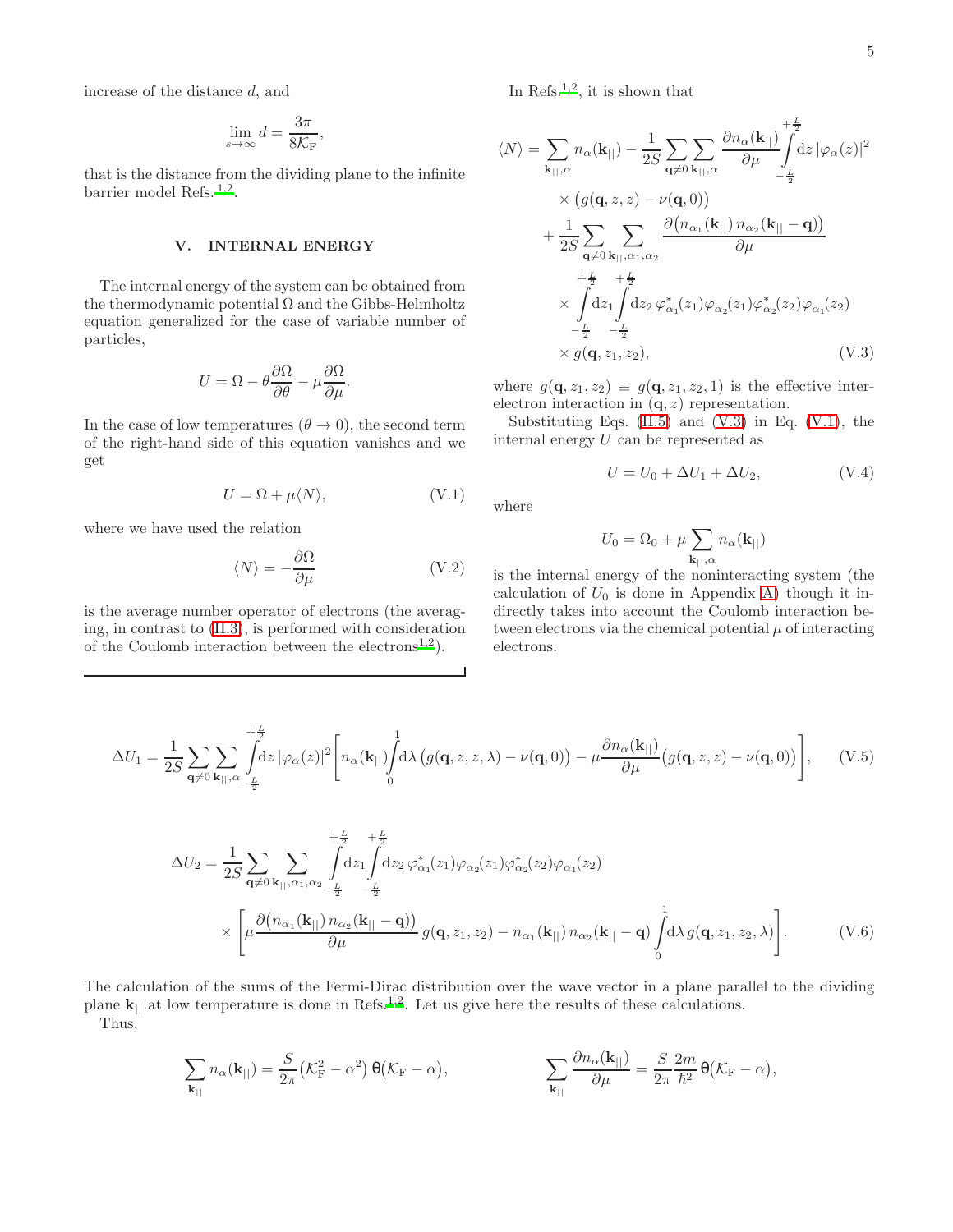$$
\sum_{\mathbf{k}_{||}} n_{\alpha_1}(\mathbf{k}_{||}) n_{\alpha_2}(\mathbf{k}_{||}-\mathbf{q}) = \frac{2S}{(2\pi)^2} J(q, \alpha_1, \alpha_2), \qquad \sum_{\mathbf{k}_{||}} \frac{\partial (n_{\alpha_1}(\mathbf{k}_{||}) n_{\alpha_2}(\mathbf{k}_{||}-\mathbf{q}))}{\partial \mu} = \frac{2S}{(2\pi)^2} \frac{4m}{\hbar^2} J'(q, \alpha_1, \alpha_2),
$$

where

$$
J(q, \alpha_1, \alpha_2) = \begin{cases} \begin{cases} \pi c_1^2, & c_2 > c_1, \\ \pi c_2^2, & c_1 > c_2, \end{cases} & 0 \leqslant q < |c_1 - c_2|, \\ f(c_1, c_2, q) + f(c_2, c_1, q), & |c_1 - c_2| \leqslant q < c_1 + c_2, \\ 0, & q \geqslant c_1 + c_2, \end{cases} \end{cases}
$$

$$
f(c_1, c_2, q) = c_1^2 \left(\frac{\pi}{2} - \arcsin \frac{c_1^2 - c_2^2 + q^2}{2qc_1}\right) - \frac{c_1^2 - c_2^2 + q^2}{2q} \sqrt{c_1^2 - \frac{(c_1^2 - c_2^2 + q^2)^2}{4q^2}}
$$

$$
J'(q, \alpha_1, \alpha_2) = \begin{cases} \begin{cases} 0, & 0 \leqslant q \leqslant c_1 - c_2, \\ \arccos \frac{q^2 + c_1^2 - c_2^2}{2c_1 q}, & c_1 - c_2 < q \leqslant c_1 + c_2, \\ 0, & c_1 + c_2 < q < \infty, \end{cases} \\ \begin{cases} \pi, & 0 \leqslant q \leqslant c_2 - c_1, \\ \arccos \frac{q^2 + c_1^2 - c_2^2}{2c_1 q}, & c_2 - c_1 < q \leqslant c_1 + c_2, \\ 0, & c_1 + c_2 < q < \infty, \end{cases}, & c_2 \geqslant c_1, \end{cases}
$$

$$
c_1 = \sqrt{K_{\rm F}^2 - \alpha_1^2}
$$
,  $c_2 = \sqrt{K_{\rm F}^2 - \alpha_2^2}$ .

The calculated results for the integrals of products of the wave functions and the effective potential are given in Appendix [B.](#page-8-0)

# VI. SURFACE ENERGY

Since the main aim of this work is to calculate of the free surface energy  $\sigma$ , then it is necessary to single out the surface contribution  $U_{\text{surf}}$  (it is proportional to the area of the dividing plane  $S$ ) from the internal energy [\(V.4\)](#page-4-2). Then the surface contribution to the internal energy per unit area of the dividing plane will be a required free surface energy, i.e.,

$$
\sigma = \frac{U_{\text{surf}}}{S} = \frac{U_{0,\text{surf}} + \Delta U_{1,\text{surf}} + \Delta U_{2,\text{surf}}}{S}
$$

$$
= \sigma_0 + \Delta \sigma_1 + \Delta \sigma_2, \qquad (VI.1)
$$

where  $U_{0,\text{surf}}$  is the surface contribution to the internal energy of the noninteracting system (the calculation of  $U_{0,\text{surf}}$  is done in Appendix [A,](#page-7-0) see Eq.  $(A.7)$ ),

$$
\sigma_0 = \frac{U_{0,\text{surf}}}{S}
$$
  
=  $\frac{\hbar^2 \mathcal{K}_{\text{F}}^4}{160\pi m} \left[ 1 + \frac{1}{2\pi} \left( \left( 15\tilde{s}^2 - 14 \right) \sqrt{\tilde{s}^2 - 1} - \left( 15\tilde{s}^4 - 24\tilde{s}^2 + 8 \right) \arcsin \frac{1}{\tilde{s}} \right) \right]$  (VI.2)

is the surface energy of noninteracting system,

$$
\Delta \sigma_1 = \frac{\Delta U_{1,\text{surf}}}{S}
$$
  
\n
$$
= \frac{1}{2\pi^2} a_B^3 \int_0^{\infty} dq \int_0^{K_F} d\alpha \left[ (\mathcal{K}_F^2 - \alpha^2) \int_0^1 d\lambda \Delta G(q, \alpha, \lambda) - \mathcal{K}_F^2 \Delta G(q, \alpha, 1) \right] \frac{e^2}{a_B^3},
$$
  
\n
$$
\Delta \sigma_2 = \frac{\Delta U_{2,\text{surf}}}{S}
$$
  
\n
$$
= \frac{2}{\pi^4} a_B^3 \int_0^{\infty} dq \int_0^{K_F} d\alpha_1 \int_0^{\infty} d\alpha_2 \left[ \mathcal{K}_F^2 J'(q, \alpha_1, \alpha_2) G(q, \alpha, 1) - \frac{1}{2} J(q, \alpha_1, \alpha_2) \int_0^1 d\lambda G(q, \alpha, \lambda) \right] \frac{e^2}{a_B^3},
$$

<span id="page-5-1"></span><span id="page-5-0"></span>where the transitions from the sums to the integrals are performed according to Eq. [\(IV.1\)](#page-2-2). Expressions for functions  $\Delta G(q, \alpha, \lambda)$  and  $G(q, \alpha, \lambda)$  are given in Appendix [B](#page-8-0) (see Eqs. [\(B.3\)](#page-9-0) and [\(B.4\)](#page-9-1) respectively).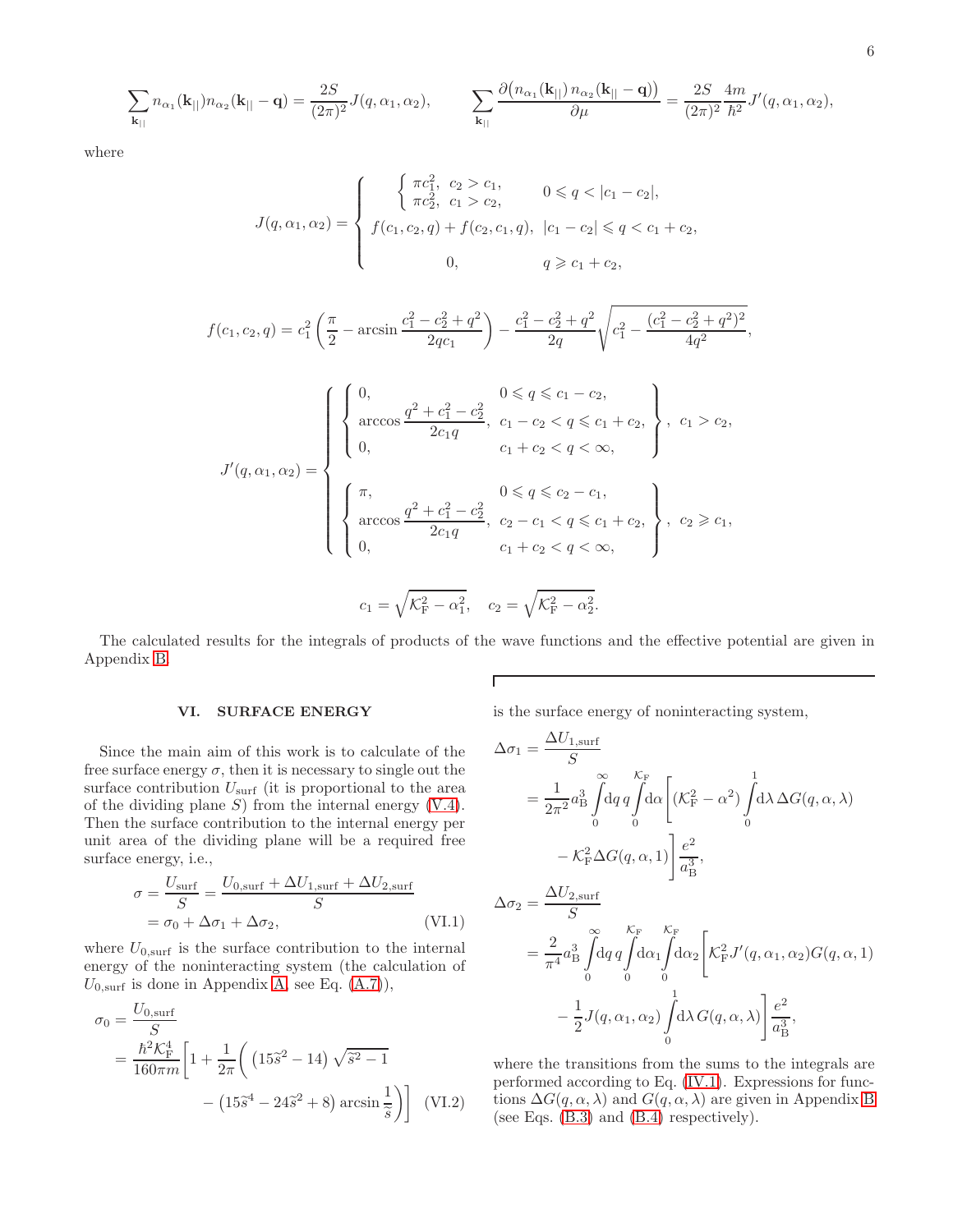Note that, if in Eq. [\(VI.2\)](#page-5-0) we put the magnitude of the Fermi wave vector  $\mathcal{K}_{\mathrm{F}}^{0}$  of noninteracting electrons Eq. [\(IV.6\)](#page-2-3), instead of the magnitude of the Fermi wave vector  $K_F$  of interacting electrons, we get the well-known equation [\(VI.2\)](#page-5-0) for the surface energy of noninteracting  $s$ ystem<sup>[5](#page-10-5)[–7](#page-10-6)</sup>.

In Fig. [3,](#page-6-0) the dependence of the surface energy  $\sigma$  on the barrier height parameter s is presented for different values of the Wigner-Seitz radius. The solid line is for interacting electrons (see Eq. [\(VI.1\)](#page-5-1)) whereas the dashed line is for interacting electrons (see Eq. [\(VI.2\)](#page-5-0)). It can be concluded that if the barrier height of the step potential increases, the surface energy tends to the value, which is obtained for the infinite barrier model<sup>[1](#page-10-1)[,2](#page-10-2)</sup>. If the barrier height narrows down to the chemical potential, the surface energy of noninteracting system increases. It is clear, because in this case the average distance between the electrons increases, electrons can travel even farther into the region  $z \geqslant 0$ , and therefore the surface energy increases. Taking into account the Coulomb interaction between electrons leads to a significant increase in the surface energy, its dependence on the barrier height parameter s is no longer monotonic, and the surface energy as a function of the parameter s has a minimum. Since a system always tends to the lowest energy state, the minimum of the surface energy can be seen as self-consistent condition for the barrier height of the step potential (the values of the parameter s are presented in Tab. [I](#page-6-1) for different values of the Wigner-Seitz radius).



<span id="page-6-0"></span>FIG. 3. The surface energy as a function of the barrier height parameter s at  $r_s = 2 a_B$  (left) and  $r_s = 6 a_B$  (right) (the solid line is for interacting electrons whereas the dashed line is for noninteracting electrons).

In Fig. [4,](#page-7-1) the dependence of the surface energy  $\sigma$  on the Wigner-Seitz radius  $r_s$  is presented. The solid line is the surface energy calculated for the values of the barrier height parameter s fulfilled the condition for minimum of the surface energy. The dashed line is the surface energy for the infinite barrier model<sup>[1](#page-10-1)[,2](#page-10-2)</sup>, the dash-dotted line is the well-known result of Lang and Kohn<sup>[8](#page-10-7)</sup>, and the dots are experimental data for some metals according to Ref.<sup>[9](#page-10-8)</sup>.

The results given in this figure show that the calculated values of the surface energy for the step potential model is positive in the entire domain of the Wigner-Seitz  $r_s$ , these values are lower than the values of the surface energy for the infinite barrier model, and in the domain  $r_s > 5a_B$ , the values of the surface energy for finite and infinite barrier model are in good agreement with the well-known result of Lang and Kohn<sup>[8](#page-10-7)</sup>. In addition, for such a simple model of semi-bounded metal, which is the semi-infinite jellium, the calculated values of the surface energy are in

TABLE I. The values of the surface energy minimum and its coordinates.

<span id="page-6-1"></span>

| $r_{\rm s}$ , $a_{\rm B}$                           |                                              |  |  |
|-----------------------------------------------------|----------------------------------------------|--|--|
| $s/\mathcal{K}_F$                                   | $\parallel$ 1.72   1.66   1.64   1.63   1.62 |  |  |
| $\sigma$ , erg/cm <sup>2</sup> 5246 1067 322 123 55 |                                              |  |  |

sufficiently good agreement with experimental data for some metals. Obviously, incorporation of discreteness of ionic subsystem is necessary to better agreement with experimental data.

## VII. CONCLUSIONS

By using the step potential model for the surface potential, the one-particle distribution function of electrons,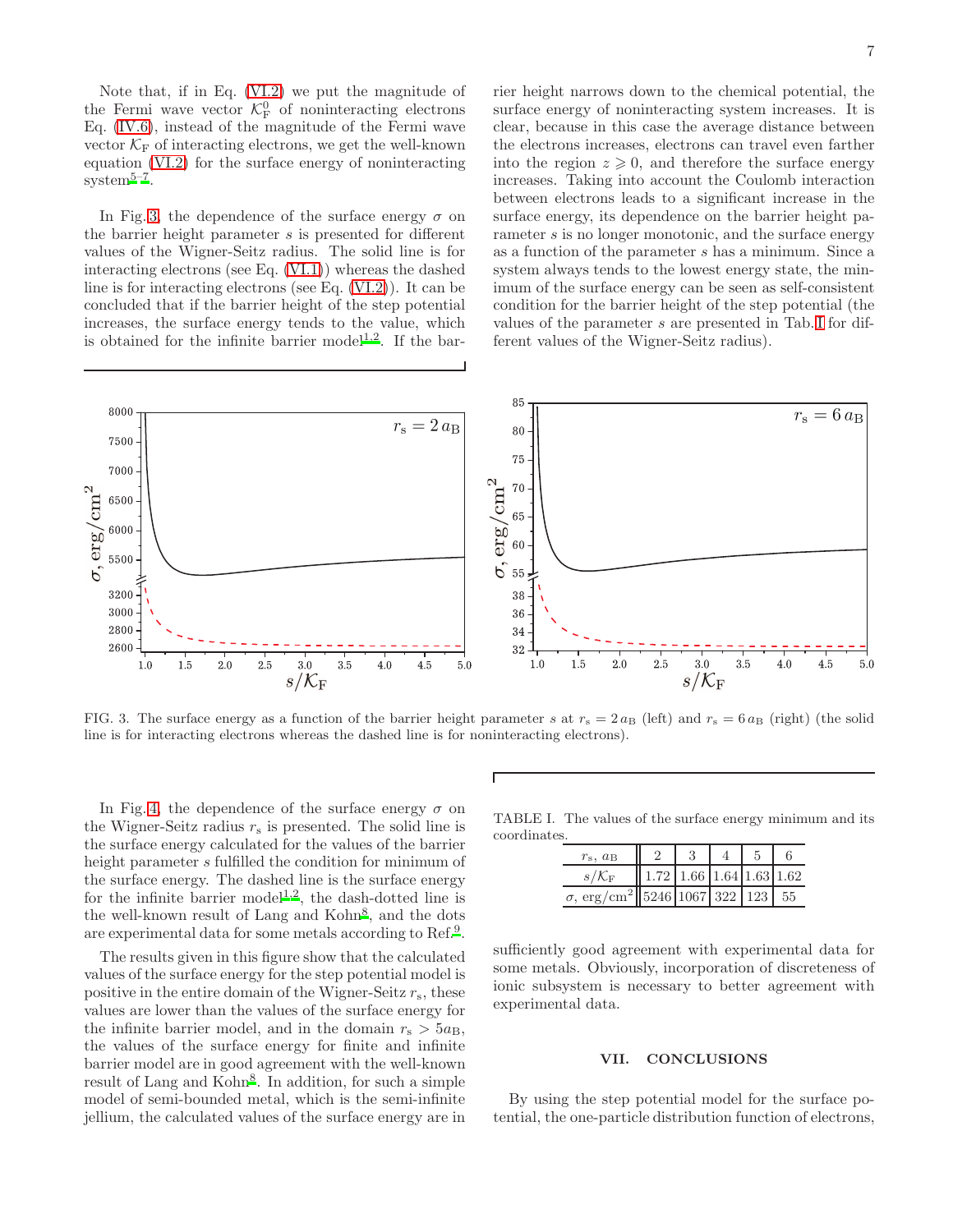

<span id="page-7-1"></span>FIG. 4. The surface energy as a function of the Wigner-Seitz radius (the solid line is for the height of the potential barrier, which fulfills the condition for minimum of the surface energy; the dashed [l](#page-10-1)ine is for the infinite barrier model<sup>1[,2](#page-10-2)</sup>, the dash-dotted line is the result of Lang and Kohn<sup>[8](#page-10-7)</sup>; whereas the dots [a](#page-10-8)re experimental data<sup>9</sup>.

the distance from the surface potential to the dividing plane, and the surface energy of the semi-bounded metal within the framework of the semi-infinite jellium are calculated and studied at low temperatures.

It is found that the taking into account the Coulomb interaction between electrons leads to an increase in the period of damped oscillations around its average value in the bulk of the metal, and increasing of the barrier height of the step potential leads to more rapid damping of the one-particle distribution function near the dividing plane.

It is shown that the taking into account the Coulomb interaction between electrons leads to an increase in the distance between the dividing plane and the surface potential, and its nonlinear dependence on the Wigner-Seitz radius, whereas this distance for the noninteracting system is a linear function. The Coulomb repulsion between the electrons leads to an additional increase of the average distance between the electrons. Therefore electrons can travel even farther into the region  $z \geqslant 0$ , this distance as a function of Wigner-Seitz radius increases faster than linearly.

It is found that taking into account the Coulomb interaction between electrons leads to a significant increase in the surface energy, its dependence on the barrier height of the step potential is no longer monotonic, whereas the surface energy of the noninteracting system is monotonically decreasing function. There is the minimum of the surface energy at some value of the barrier height. The condition of this minimum is used as a self-consistent condition for the barrier height at different values of the Wigner-Seitz radius. The obtained values of the barrier height of the step potential decrease with increasing of the Wigner-Seitz radius. Using these values, the surface energy is calculated as a function of the Wigner-Seitz

radius, and it is lower than the surface energy for the infinite barrier model of the surface potential Refs.<sup>[1](#page-10-1)[,2](#page-10-2)</sup>.

In contrast to the surface energy calculated by Lang and Kohn, the surface energy of semi-bounded metal within the framework of the semi-infinite jellium calculated by us is positive in the entire area of the Wigner-Seitz radius, and it is in sufficiently good agreement with experimental data.

## <span id="page-7-0"></span>Appendix A: Thermodynamical potential and internal energy of noninteracting system

Let us calculate the thermodynamical potential of noninteracting system,

$$
\Omega_0 = -\frac{1}{\beta} \sum_{\mathbf{k}_{||},\alpha} \ln \left[ 1 + e^{\beta(\mu - E_{\alpha}(\mathbf{k}_{||}))} \right]
$$

Since here  $\mu$  is the chemical potential of interacting electron system, the Coulomb interaction in this expression is taken into account indirectly via chemical potential.

To perform summation with respect to  $\mathbf{k}_{\parallel}$  and  $\alpha$ , we use the density of states Ref.<sup>[1](#page-10-1)</sup>,

$$
\rho(E) = \frac{SL}{2} \frac{\sqrt{2}m^{3/2}}{\pi^2 \hbar^3} \sqrt{E} +
$$
  
+
$$
S \left[ \frac{\sqrt{2}m^{3/2}d}{\pi^2 \hbar^3} \sqrt{E} + \frac{m}{\pi^2 \hbar^2} \gamma \left( \frac{\sqrt{2mE}}{\hbar} \right) - \frac{m}{4\pi \hbar^2} \right].
$$
  
(A.1)

At low temperatures ( $\beta \to \infty$ ), the thermodynamical potential of noninteracting system has the form

<span id="page-7-2"></span>
$$
\Omega_0 = \Omega_{0,\text{bulk}} + \Omega_{0,\text{surf}},\tag{A.2}
$$

.

where

$$
\Omega_{0,\text{bulk}} = -\frac{SL}{2} \frac{4\sqrt{2}m^{3/2}}{15\pi^2 \hbar^3} \mu^{5/2} =
$$
  
= 
$$
-\frac{SL}{2} \frac{\hbar^2}{15m\pi^2} \mathcal{K}_{\text{F}}^5
$$
(A.3)

is the extensive contribution to the thermodynamical potential of noninteracting system (it is proportional to the volume of the system  $SL$ ), which is dependent on the magnitude of the Fermi wave vector  $\mathcal{K}_{\mathrm{F}}$  of interacting system of electrons,

<span id="page-7-3"></span>
$$
\Omega_{0,\text{surf}} = -S \left[ \frac{4\sqrt{2}m^{3/2}d}{15\pi^2\hbar^3} \mu^{5/2} + \frac{m}{\pi^2\hbar^2} \int_0^\mu dE \left( \mu - E \right) \gamma \left( \frac{\sqrt{2mE}}{\hbar} \right) - \frac{m}{8\pi\hbar^2} \mu^2 \right]
$$
  
=  $S \frac{\hbar^2 \mathcal{K}_{\rm F}^4}{m\pi^2} \left[ \frac{\pi}{32} - \frac{d\mathcal{K}_{\rm F}}{15} - \frac{d\mathcal{K}_{\rm F}}{2\mathcal{K}_{\rm F}^4} \int_0^{K_{\rm F}} d\alpha \, \alpha \left( \mathcal{K}_{\rm F}^2 - \alpha^2 \right) \gamma(\alpha) \right]$  (A.4)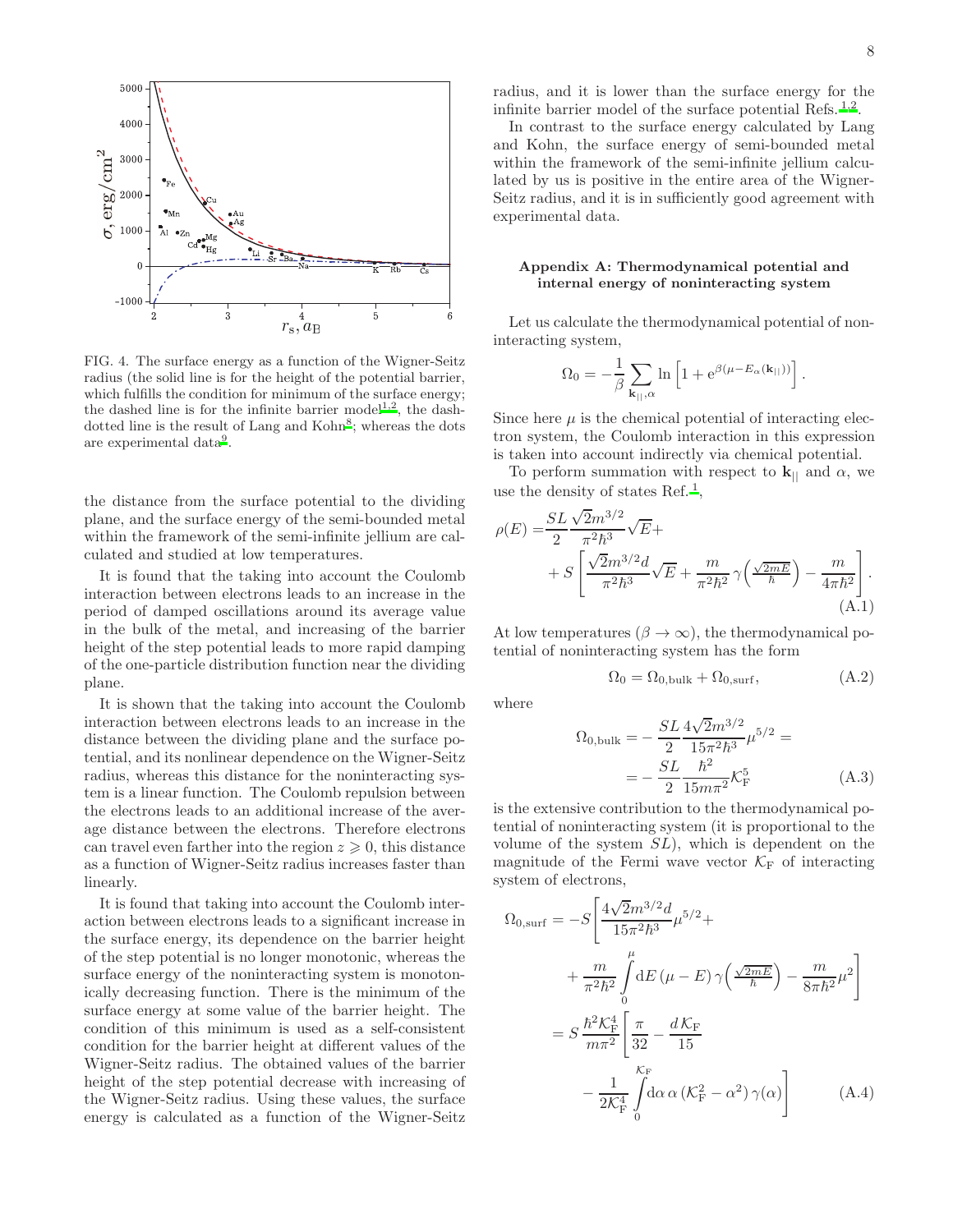is the surface contribution (it is proportional to the area of the dividing plane  $S$ ). Taking into account Eq. [\(IV.4\)](#page-2-4) for the parameter  $d$ , we get that

$$
\Omega_{0,\text{surf}} = S \frac{\hbar^2 \mathcal{K}_{\text{F}}^4}{160 \pi m} \left[ 1 + \frac{80}{\pi \mathcal{K}_{\text{F}}^4} \int_0^{\mathcal{K}_{\text{F}}} d\alpha \alpha \left( \alpha^2 - \frac{3}{5} \mathcal{K}_{\text{F}}^2 \right) \gamma(\alpha) \right].
$$

Using Eqs.  $(A.2)$ – $(A.4)$ , the average of the number operator of electrons without taking into account the Coulomb interaction between electrons can be represented as

$$
\langle N \rangle_0 = -\frac{\partial \Omega_0}{\partial \mu} = N_{0,\text{bulk}} + N_{0,\text{surf}},
$$

where

$$
N_{0,\text{bulk}} = -\frac{\partial \Omega_{0,\text{bulk}}}{\partial \mu} = \frac{SL}{2} \frac{\mathcal{K}_{\text{F}}^3}{3\pi^2},
$$

$$
N_{0,\text{surf}} = -\frac{\partial \Omega_{0,\text{surf}}}{\partial \mu} =
$$
  
=  $S \left[ \frac{2\sqrt{2}m^{3/2}d}{3\pi^2\hbar^3} \mu^{3/2} + \frac{m}{\pi^2\hbar^2} \int_0^{\mu} dE \gamma \left( \frac{\sqrt{2mE}}{\hbar} \right) - \frac{m}{4\pi\hbar^2} \mu \right] =$   
=  $S \frac{\mathcal{K}_{\text{F}}^2}{\pi^2} \left[ \frac{\mathcal{K}_{\text{F}}d}{3} - \frac{\pi}{8} + \frac{1}{\mathcal{K}_{\text{F}}^2} \int_0^{\mathcal{K}_{\text{F}}} d\alpha \alpha \gamma(\alpha) \right].$  (A.5)

Taking into account Eq.  $(IV.4)$  for the parameter d, we get that

$$
N_{0,\text{surf}} = 0.\tag{A.6}
$$

At low temperatures, the internal energy of noninteracting system can be represented as

$$
U_0 = \Omega_0 + \mu \langle N \rangle_0 = U_{0,\text{bulk}} + U_{0,\text{surf}},
$$

where

$$
U_{0,\mathrm{bulk}}=\Omega_{0,\mathrm{bulk}}+\mu N_{0,\mathrm{bulk}}=\frac{SL}{2}\frac{\hbar^2\mathcal{K}_{\mathrm{F}}^2}{10\pi^2m},
$$

$$
U_{0,\text{surf}} = \Omega_{0,\text{surf}} + \mu N_{0,\text{surf}} = \Omega_{0,\text{surf}} =
$$
  
= 
$$
S \frac{\hbar^2 \mathcal{K}_{\text{F}}^4}{160 \pi m} \left[ 1 + \frac{80}{\pi \mathcal{K}_{\text{F}}^4} \int_0^{\mathcal{K}_{\text{F}}} d\alpha \alpha \left( \alpha^2 - \frac{3}{5} \mathcal{K}_{\text{F}}^2 \right) \gamma(\alpha) \right].
$$

Taking into account that  $\gamma(\alpha) = \arcsin \frac{\alpha}{s}$ , we get

<span id="page-8-1"></span>
$$
U_{0,\text{surf}} = S \frac{\hbar^2 \mathcal{K}_{\text{F}}^4}{160\pi m} \left[ 1 + \frac{1}{2\pi} \left( \left( 15\tilde{s}^2 - 14 \right) \sqrt{\tilde{s}^2 - 1} - \right. \right. \\ \left. - \left( 15\tilde{s}^4 - 24\tilde{s}^2 + 8 \right) \arcsin \frac{1}{\tilde{s}} \right) \right]. \tag{A.7}
$$

#### <span id="page-8-0"></span>Appendix B: The calculation of integrals with the effective interelectron interaction

In this Appendix the results of calculation of the integrals

<span id="page-8-2"></span>
$$
\int_{-\frac{L}{2}}^{+\frac{L}{2}} \mathrm{d}z \, |\varphi_{\alpha}(z)|^2 \big(g(\mathbf{q}, z, z, \lambda) - \nu(\mathbf{q}, 0)\big),\tag{B.1}
$$

and

<span id="page-8-3"></span>
$$
+\frac{L}{2} + \frac{L}{2}
$$
  
\n
$$
\int dz_1 \int dz_2 \varphi_{\alpha_1}^*(z_1) \varphi_{\alpha_2}(z_1) \varphi_{\alpha_2}^*(z_2) \varphi_{\alpha_1}(z_2) g(\mathbf{q}, z_1, z_2, \lambda)
$$
  
\n
$$
-\frac{L}{2} - \frac{L}{2}
$$
\n(B.2)

are given. Here  $\varphi_{\alpha}(z)$  are the wave function [\(III.3\)](#page-1-3) of electrons in the field of the step potential, which is located at the point  $z = d$ ;  $g(\mathbf{q}, z_1, z_2, \lambda)$  is the effective interelectron interaction, which is a solution of the integral equation [\(II.4\)](#page-1-4) and obtained using the technique of Refs.[10](#page-10-9)[,11](#page-10-10). This potential depends on module of the vector q:

$$
g(q, z_1 \le d, z_2 \le d, \lambda) = \frac{2\pi e^2}{Q_1(\lambda)} \left[ e^{-Q_1(\lambda)|z_1 - z_2|} + \frac{Q_1(\lambda) - Q_2(\lambda)}{Q_1(\lambda) + Q_2(\lambda)} e^{Q_1(\lambda)(z_1 + z_2 - 2d)} \right],
$$
  
\n
$$
g(q, z_1 \ge d, z_2 \ge d, \lambda) = \frac{2\pi e^2}{Q_2(\lambda)} \left[ e^{-Q_2(\lambda)|z_1 - z_2|} - \frac{Q_1(\lambda) - Q_2(\lambda)}{Q_1(\lambda) + Q_2(\lambda)} e^{-Q_2(\lambda)(z_1 + z_2 - 2d)} \right],
$$
  
\n
$$
g(q, z_1 \ge d, z_2 \le d, \lambda) = \frac{4\pi e^2}{Q_1(\lambda) + Q_2(\lambda)} e^{Q_1(\lambda)(z_2 - d) - Q_2(\lambda)(z_1 - d)},
$$
  
\n
$$
g(q, z_1 \le d, z_2 \ge d, \lambda) = \frac{4\pi e^2}{Q_1(\lambda) + Q_2(\lambda)} e^{Q_1(\lambda)(z_1 - d) - Q_2(\lambda)(z_2 - d)},
$$

where

$$
Q_1(\lambda) = \sqrt{q^2 + \lambda \varkappa_{\rm TF}^2 \left( L\left(\frac{q}{2\mathcal{K}_{\rm F}}\right) - \Delta\left(\frac{q}{2\mathcal{K}_{\rm F}}\right) \right)}, \qquad Q_2(\lambda) = \sqrt{q^2 + \lambda \varkappa_{\rm TF}^2 \Delta\left(\frac{q}{2\mathcal{K}_{\rm F}}\right)},
$$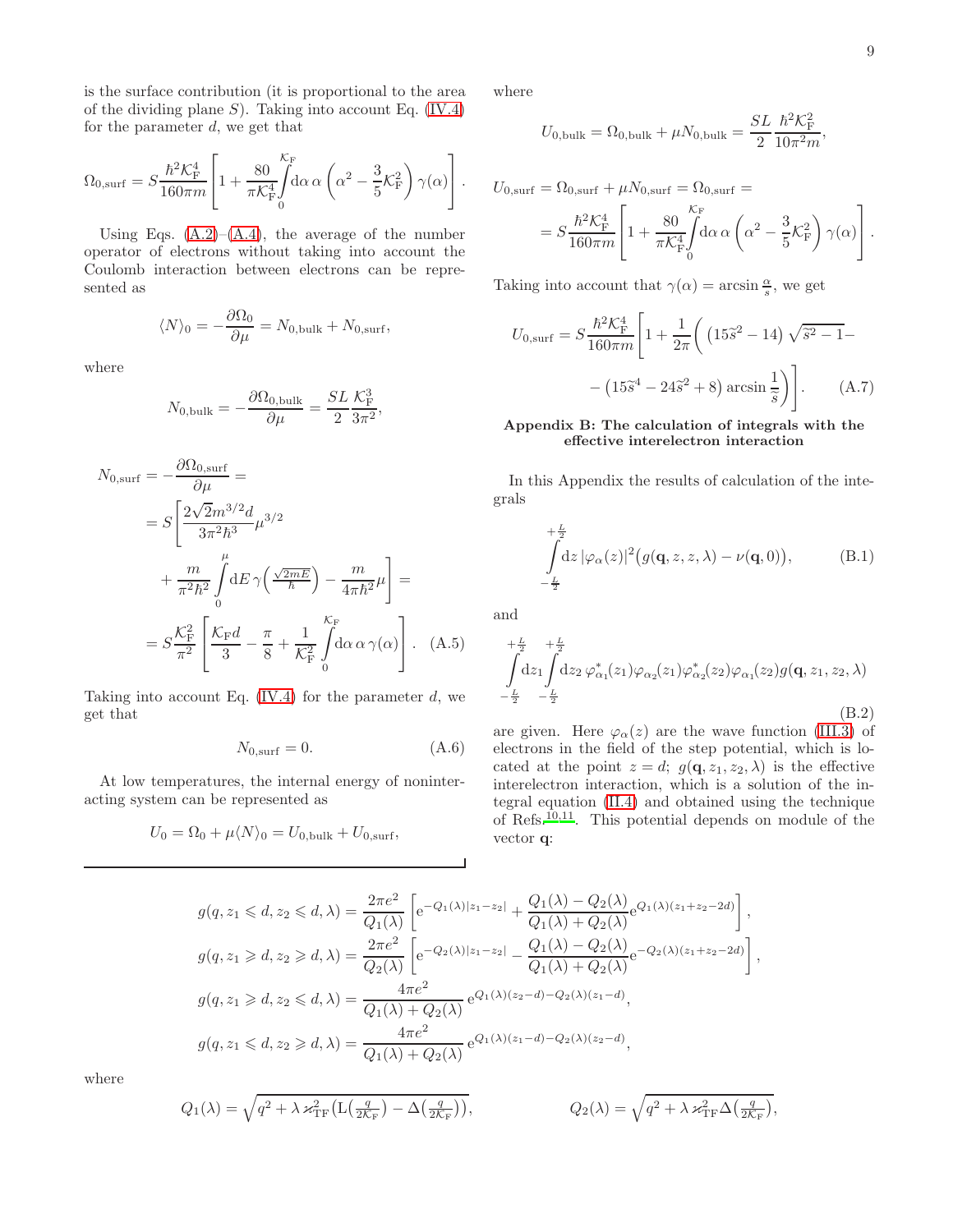$$
\Delta(x) = \frac{2}{\tilde{s}^2} \int_0^1 d\xi \, \xi \sqrt{\tilde{s}^2 - \xi^2} \left[ 1 - \sqrt{1 - \frac{1 - \xi^2}{x^2}} \, \theta \left( 1 - \frac{1 - \xi^2}{x^2} \right) \right], \, \tilde{s} = \frac{s}{\mathcal{K}_{\rm F}}.
$$

Note that the integrals [\(B.1\)](#page-8-2) and [\(B.2\)](#page-8-3) are equal to zero for  $\alpha = 0$ , because in this case the wave functions [\(III.3\)](#page-1-3) are equal to zero.

After integration, Eq. [\(B.1\)](#page-8-2) for  $\alpha\neq 0$  has the form

$$
\int_{-\frac{L}{2}}^{+\frac{L}{2}} \mathrm{d}z \, |\varphi_{\alpha}(z)|^2 \big(g(q,z,z,\lambda) - \nu(q,0)\big) = 2\pi e^2 |C(\alpha)|^2 \frac{L}{4} \left(\frac{1}{Q_1(\lambda)} - \frac{1}{q}\right) + 2\pi e^2 |C(\alpha)|^2 \Delta G(q,\alpha,\lambda),
$$

where

<span id="page-9-0"></span>
$$
\Delta G(q,\alpha,\lambda) = \left(\frac{d}{2} + \frac{\sin(2\gamma(\alpha))}{4\alpha}\right) \left(\frac{1}{Q_1(\lambda)} - \frac{1}{q}\right) + \frac{1}{2\varkappa(\alpha)} \left(\frac{\alpha}{s}\right)^2 \left(\frac{1}{Q_2(\lambda)} - \frac{1}{q}\right) + \frac{1}{4Q_1(\lambda)} \frac{Q_1(\lambda) - Q_2(\lambda)}{Q_1(\lambda) + Q_2(\lambda)} \left(\frac{1}{Q_1(\lambda)} - \frac{Q_1(\lambda)\cos(2\gamma(\alpha)) - \alpha\sin(2\gamma(\alpha))}{Q_1^2(\lambda) + \alpha^2}\right) - \frac{1}{2Q_2(\lambda)} \left(\frac{\alpha}{s}\right)^2 \frac{Q_1(\lambda) - Q_2(\lambda)}{Q_1(\lambda) + Q_2(\lambda)} \frac{1}{Q_2(\lambda) + \varkappa(\alpha)}.
$$
\n(B.3)

After integration, Eq. [\(B.2\)](#page-8-3) for  $\alpha_1\neq 0$  and  $\alpha_2\neq 0$  has the form

$$
\int_{-\frac{L}{2}}^{+\frac{L}{2}} \frac{+ \frac{L}{2}}{\int dz_1 \int dz_2 \varphi_{\alpha_1}^*(z_1) \varphi_{\alpha_2}(z_1) \varphi_{\alpha_2}^*(z_2) \varphi_{\alpha_1}(z_2) g(q, z_1, z_2, \lambda) =
$$
\n
$$
-\frac{L}{2} - \frac{L}{2}
$$
\n
$$
= 2\pi e^2 |C(\alpha_1)|^2 |C(\alpha_2)|^2 \frac{L}{4} \frac{Q_1^2(\lambda) + \alpha_1^2 + \alpha_2^2}{(Q_1^2(\lambda) + \alpha_1^2 + \alpha_2^2)^2 - 4\alpha_1^2 \alpha_2^2} + 2\pi e^2 |C(\alpha_1)|^2 |C(\alpha_2)|^2 G(q, \alpha_1, \alpha_2, \lambda),
$$

where

<span id="page-9-1"></span>
$$
G(q, \alpha_1, \alpha_2, \lambda) = \frac{1}{4} \left( f_1(\alpha_1, \alpha_2, \lambda) + f_1(\alpha_1, -\alpha_2, \lambda) \right) + \frac{1}{4Q_1(\lambda)} \frac{Q_1(\lambda) - Q_2(\lambda)}{Q_1(\lambda) + Q_2(\lambda)} \left( f_2(\alpha_1, \alpha_2, \lambda) - f_2(\alpha_1, -\alpha_2, \lambda) \right)^2
$$

$$
+ \frac{(\alpha_1 \alpha_2)^2}{s^4} \frac{1}{Q_2(\lambda)} \left( \frac{1}{(\varkappa(\alpha_1) + \varkappa(\alpha_2)) (Q_2(\lambda) + \varkappa(\alpha_1) + \varkappa(\alpha_2))} - \frac{Q_1(\lambda) - Q_2(\lambda)}{Q_1(\lambda) + Q_2(\lambda)} \frac{1}{(Q_2(\lambda) + \varkappa(\alpha_1) + \varkappa(\alpha_2))^2} \right)
$$

$$
+ \frac{\alpha_1 \alpha_2}{s^2} \frac{2}{Q_1(\lambda) + Q_2(\lambda)} \frac{1}{Q_2(\lambda) + \varkappa(\alpha_1) + \varkappa(\alpha_2)} \left( f_2(\alpha_1, \alpha_2, \lambda) - f_2(\alpha_1, -\alpha_2, \lambda) \right), \tag{B.4}
$$

$$
f_1(\alpha_1, \alpha_2, \lambda) = \frac{1}{Q_1^2(\lambda) + (\alpha_1 - \alpha_2)^2} \left[ d - \frac{\sin(2(\gamma(\alpha_1) - \gamma(\alpha_2)))}{2(\alpha_1 - \alpha_2)} + \frac{\sin(2\gamma(\alpha_1))}{2\alpha_1} + \frac{\sin(2\gamma(\alpha_2))}{2\alpha_2} + \frac{Q_1(\lambda)}{Q_1^2(\lambda) + (\alpha_1 + \alpha_2)^2} \right]
$$
  

$$
- \frac{Q_1^2(\lambda)\left(1 + \cos^2(\gamma(\alpha_1) - \gamma(\alpha_2))\right) - (\alpha_1 - \alpha_2)^2 \sin^2(\gamma(\alpha_1) - \gamma(\alpha_2))}{Q_1(\lambda)(Q_1^2(\lambda) + (\alpha_1 - \alpha_2)^2)} + \frac{Q_1(\lambda)\cos(\gamma(\alpha_1) - \gamma(\alpha_2)) + (\alpha_1 - \alpha_2)\sin(\gamma(\alpha_1) - \gamma(\alpha_2))}{Q_1(\lambda)(Q_1^2(\lambda) + (\alpha_1 + \alpha_2)^2)} \right]
$$
  

$$
\times (Q_1(\lambda)\cos(\gamma(\alpha_1) + \gamma(\alpha_2)) - (\alpha_1 + \alpha_2)\sin(\gamma(\alpha_1) + \gamma(\alpha_2))) \Bigg],
$$
  

$$
f_2(\alpha_1, \alpha_2, \lambda) = \frac{Q_1(\lambda)\cos(\gamma(\alpha_1) - \gamma(\alpha_2)) - (\alpha_1 - \alpha_2)\sin(\gamma(\alpha_1) - \gamma(\alpha_2))}{Q_1^2(\lambda) + (\alpha_1 - \alpha_2)^2}.
$$